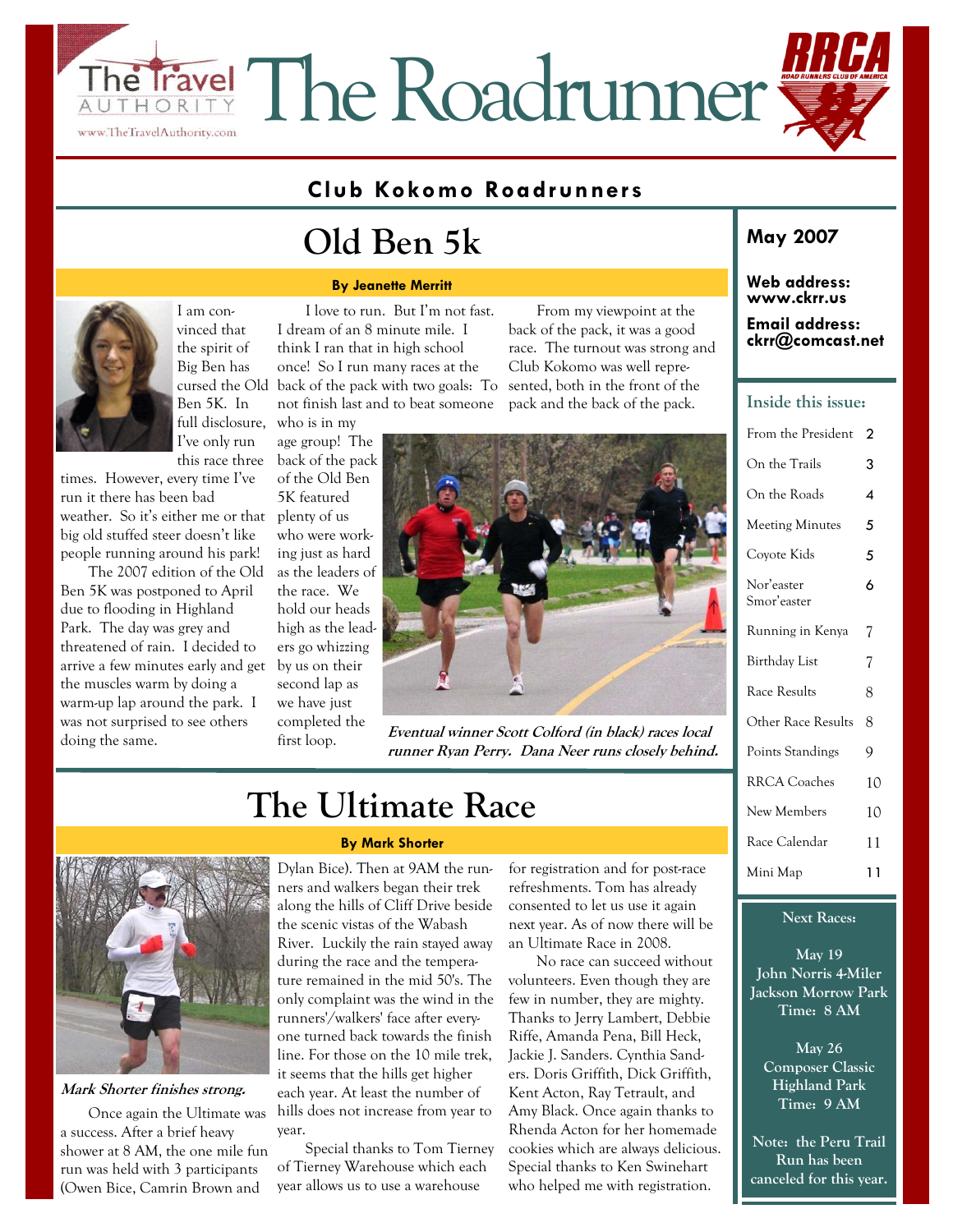## **From the President**

**By William Irvin** 



**William, with his family— son Griffin, daughter Zoe, and wife Allison.** 

### Women's running program

In April, CKRR sponsored two of our women runners to participate in a women's running education seminar. Shannon Renegle and Rebekah Kinney were selected to go to Indianapolis for the one day educational seminar. Their education through this seminar will lead up to a women's training series that will help educate women on many areas with respect to running. The objective is to better educate the women of Club Kokomo on proper running, training, nutrition, as well as other areas. The training series may also help encourage more women in the community to be apart of Club Kokomo as they learn of the new women's training that we have to offer. Shannon and Kathy have expressed their sincere gratitude to the Club for sponsoring them to participate in such an awesome and educational event. They have both stated that the seminar was much more educational than what they expected. Shannon and Kathy will be giving a presentation in the coming weeks over what they learned at the seminar and what their plans are for

the upcoming women's training event. We are all anxious to see what the training plans are for the women of Club Kokomo!

### Peru Trail Race

As most of you know the Peru Trail Race scheduled for May  $12<sup>th</sup>$  has been cancelled. John Sites, a long time club member and race director for the Peru race, has been battling a back injury and has decided to call it quits for a while. With the race date approaching very quickly and no one answering the call to direct the race, the Club officers have decided not to hold the race. John has expressed his sadness that he will not be able to direct the race as well as run for quite awhile. He has also expressed his sadness that he will not be able to see his all of his friends in Club Kokomo. We all wish John well and a speedy recovery and hope that we see him in the next year or two back on the roads with all of us. If anyone is interested in picking up the Peru race for next year as the race director contact me and we can keep the Peru race on our calendar. Haynes Apperson

Bill Barnett is leading us towards another successful Haynes Apperson 4 miler race in July. Bill has begun to work on long lead items in order to have another successful race. He has been in constant contact with the Club officers providing reports as to what has been done and what needs to take place in the near future. Bill will begin to put together his Haynes Committee staff members in May to help delegate the many responsibilities of the Haynes race. If you are interested in working with Bill as one of his staff members or would like to be a member of one of the committee members, then talk to Bill Barnett or contact me as soon as possible. For those of you who are not aware, the Haynes is Club Kokomo's

signature event and there are many activities that must be completed in order to have a successful race. Many of us who have been to local races where smallest of issues that occur at race can really hurt the reputation of that race. Bill will need all the help that he can get leading up to July, so please help out in any way that you can.

### Coyote Kids

June is quickly approaching and once again there will be more than 1,000 kids (plus their family members!) invading Jackson Marrow Park! Captain Coyote will be looking to fill his volunteer roster up for the Thursday evening 9 week event. If there is an event that is a must see (and help with) it is Coyote Kids! The smiles on the kids' faces as well as the look of accomplishment is priceless. For those of you who would like to help out with Coyote Kids contact Ray or Robin Tetrault. Updates for Coyote Kids should be on there way very soon.

(continued on page 3)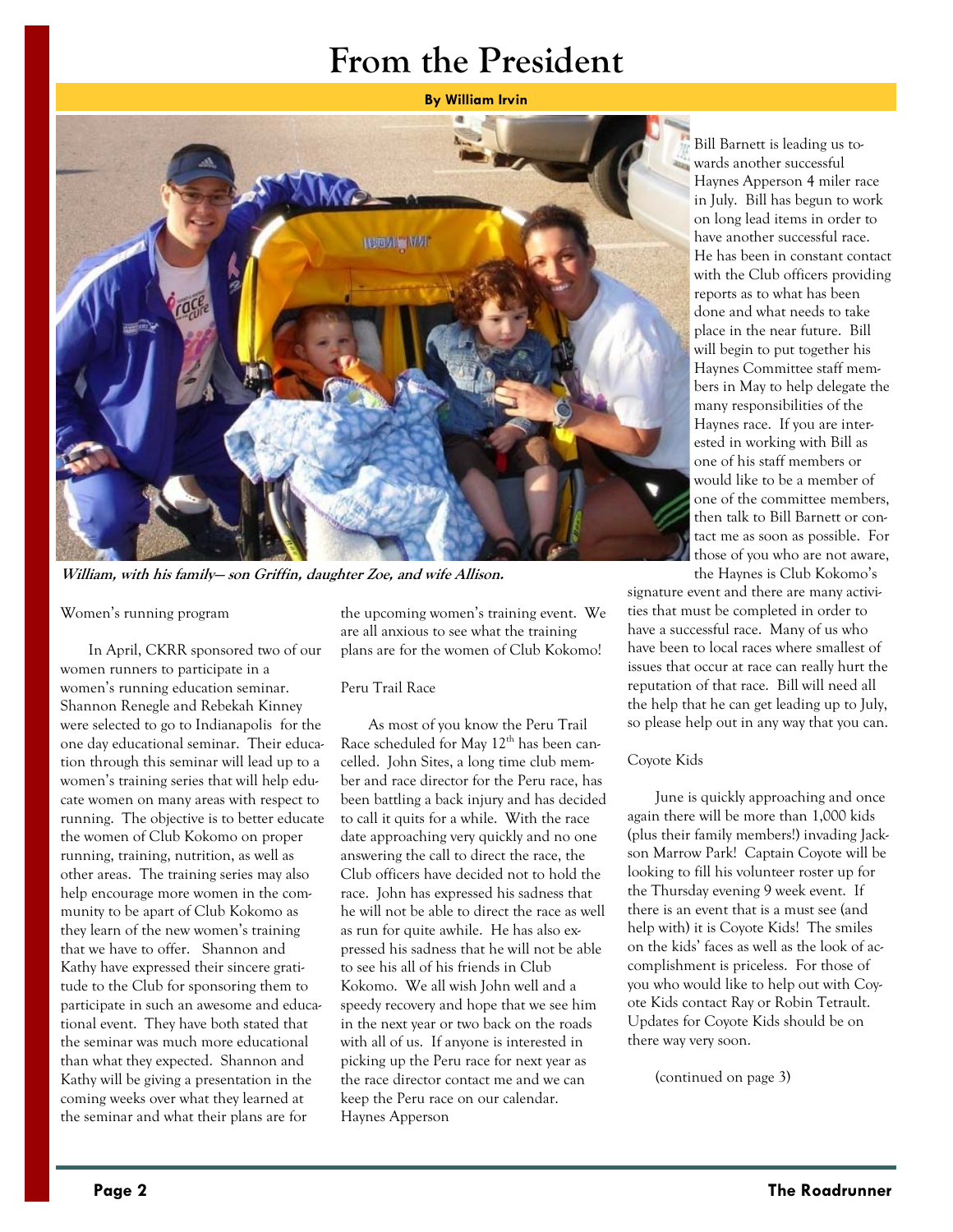## **On the Trails**

### **By Charlie Skoog**

6. Debbie Perkins 9:10



**Club Kokomo Weekly Fun Mile** - How fast can you run or walk a mile? This event is designed for beginners as well as experienced runners and walkers who would like to improve their fitness level. Every Wednesday evening, 6:00 PM, Club Kokomo will host a free, timed, one mile event open to the public. Participants will meet and register at the Concession Stand shelter at 5:45 PM. Under 18 must have a parent or guardian sign for them. As you can see from the following results on Wednesday, April 18, there have been some outstanding times and everyone in the family is welcome. Thanks to Robin Cole for assisting the club with this event. For more information call 457-2607 or runckrr@aol. com.

- 1. Mike Williams 5:38
- 2 James "Roadrunner" Bruss 6:34
- 3. Kathy Bagwell 7:07 (First woman)
- 4. Cheryl Marner 7:23
- 5. Stan Shuey 7:42

### **From the President (continued)**

Weekly 1 mile timed run (a.k.a. Duckling Dash)

Big Charlie Skoog has conjured up an old event-The Duckling Dash. Every Wednesday night everyone (not just Club members) are invited to come out and run the Duckling Dash. Chuck has brought about the 1 mile fun run for a couple of reasons. One, for those looking to see how

- 7. Paul Bryant 10:36 8. Andrea Eckelbarger 12:35 9. Jennifer Sinka 13:59 10. Sylvia Burgin 14:49 (First Walker) 11. Grace Bagwell 21:11 12. Graham Bagwell 21:42 13. Ersia Livingston 21:43 More results from April 25th: 1. Matt York 5:34 2 Mike Williams 5:48 3. Ron Moore 6:13 4. Brian Baumfalk 6:45 5. Karen Bush 8:09 (First Woman) 6. Paul Bryant 9:04 7. Andrea Eckelbarger 12:11 8. Sylvia Burgin 13:47 (First Walker) 9. Larry DeWitt 14:32
- 10. Myron DeWitt 14:33

**See Ya At the Mini Tent!** - Thanks to Weber Speakers for joining again with Club Kokomo in sponsoring our tent at the Mini. You are welcome to invite family and friends to meet before and after at the tent which is located in the Southwest corner of Military Park. The CK Mini-Tent is the perfect place to store your gear bag, dry clothes, and a favorite post race beverage and/or snack. Once again CK will provide Coke products, bottled water, and salty snacks compliments of our Frito Lay Frankfort friends.

**CK Ultimate Challenge 10 & 5 Mile** - All of us love a challenge and this race provides many, be it hills, wind, torrential rain, or for some, simply finding this gem of a race, hidden on the banks of the Wabash. At the end of the day everyone agreed it was well worth the effort. Special thanks to Rhenda

hard and fast you can run a mile (and improve upon each week), two to add some speed work to those who are looking for it, and three to help attract those wanna be runners roaming around Highland park wondering what the heck this running thing is all about! Come and join Big Chuck on Wednesday night at 6 PM and test your body against the clock.

MINI Marathon

Acton (the cookie lady!) for directing with assistance from Scott Colford, Mark Shorter, and Tom Tierney who opened his warehouse and bathrooms for us.

**Old Ben 5k** - Congratulations to everyone who finally got to walk or run the Old Ben 5K. Thanks to walking wounded club officers, Will Irvin and Ray Tetrault, who assisted at the finish line and our own right hand man, Stan Shuey, who measured and set the course up. My apologies to some of our great walkers who were inadvertently overlooked during the awards presentations and that initially included Amanda Pena who was the overall women's winner. We appreciate all your efforts and they deserve recognition.

**We Are Racing For A Cure!** - Please take a moment in the near future to thank John "Captain Jack" Wiles who has done such a great job leading our Club Kokomo Cure Team. Thanks John for helping us join together in fighting a disease that affects all of us and our families. Each year brings special memories we will always remember.

**May Races** - Following the Mini we have some great club races coming up in May. The Norris race at Jackson Morrow on May 19 reminds us that Coyote Kids can not be far behind! Beth Gentry has been working hard on the Composer's Classic 5K which will be May 26 in Highland Park. Please note the addition of the Melodic Mile which will start at the same time as the 5K and be a great opportunity for beginners to experience the thrill of racing but at a distance they can handle.

See ya on the Roads and Trails!

May  $5<sup>th</sup>$  is the MINI marathon! The spring training that most of us have put in will soon be tested over the 13.1 miles. Join us after the MINI marathon as you hobble through Military Park licking your wounds after the race over at the Club tent. Thanks to our annual sponsor of the MINI Club tent T. A. Weber of Weber Speakers, if you see T.A. or Heather please make sure that you stop and show your appreciation for their continued support. THANKS T.A.!!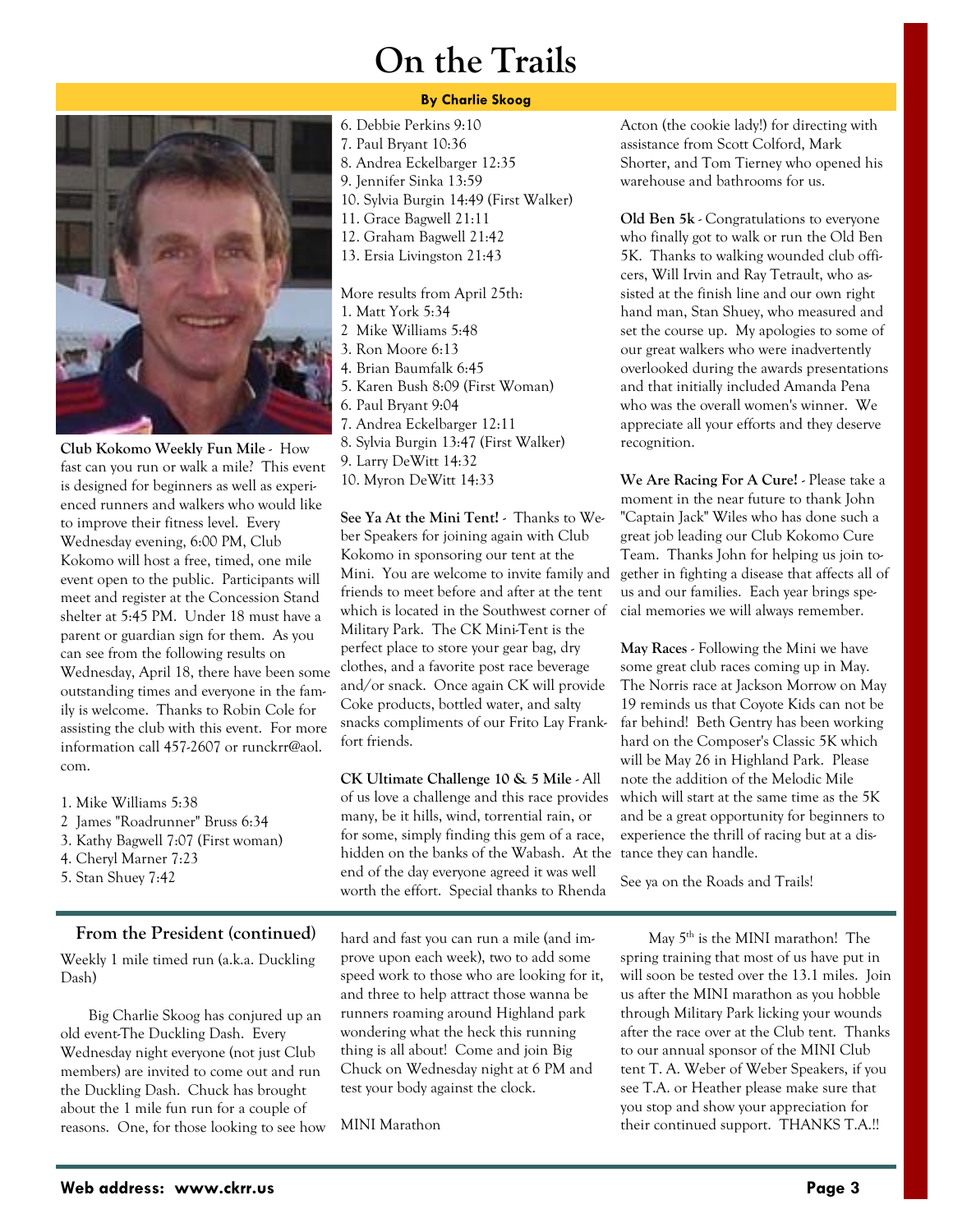## **On the Roads**



**CK sets Race for Cure PRs** 

Club Kokomo fielded a record 80 team members and raised a record \$1,601 at the 16<sup>th</sup> annual Race for the Cure in

Indianapolis on April 21.

Under a clear, windless sky, more than 38,000 people (an Indy Komen record) ran, jogged, and walked in celebration of life or in memory of someone who lost the battle with breast cancer.

Johnny 'O figures two people had a lot to do with CK breaking its one-year Race for the Cure records. One is CK member Sara Miller, who has shared the story of her courageous fight against breast cancer for the last two years. The other is Charlie Skoog, who stopped everyone in his path and said, "Hey, why don't you join our Race for the Cure team?"

Johnny 'O thanks Sara and Charlie for inspiring people to participate and the following people for joining CK's official 2007 Race for the Cure team: Rhenda Acton, Gratz and Terri Bailey II, Larry Bales, Bill, Kathie, and Amanda Barnett, Lisa Birkhimer, Diana Brown, Walter Brown, Stephanie Brutus, Sylvia Burgin, Mary Cameron, Robin Cole, Lisa Corbitt, Mike Deardorff, Cyndy Eynon, Lisa Frank, Myra Gammon, Doris Griffith, Camille, Aiden, and Josh Helvie, Amy Ho, David Hughes, Will,



**Group shot at the Race for the Cure.** 

Allison, Zoe, and Griffin Irvin, Rachelle, Ashlyn, and Cameron Johnson, Michael and Elizabeth Lake, Jerry Lambert, Dave Leonard, Cheryl Marner, Eric Mathew, Amanda and Alexander Maxwell, Jeanette and Lauryn Merritt, and Tom Miklik.

And Mary Miller, Diana Mitchell, Ron, Geana, and Hannah Moore, Jennifer Ogle, Amanda and Kylee Pena, Joyce Pennycoff, Beverly Reid, Krysta Rhea, Debbie Riffe, Jill Robbins, Pat Robertson, Jackie and Cynthia Sanders, Lorene Sandifur, Stan Shuey, Charlie Skoog, Rocky and Judy Smith,

Ricke Stucker, Kathy Touloukian, Greg Townsend, Steve and Barbara Wand, T.A., Heather, Lauren, and Natalie Weber, Dave White, John and Anne Wiles, Mike, son.

There were other CK members, who did not make the team registration deadline, but participated in the Race for the Cure.

saw included Tim Taflinger, Patti Reinhart, and Robin Tetrault.

Steve Wand brought his neighbor Cheryl to this year's race. Last year, Cheryl was undergoing chemo treatments and club members signed a Race for the Cure shirt for her. When Steve gave her the shirt after last year's race, she said she'd be at his year's event. And, she was with a smile, a spirit of gratitude, and a pink boa wrapped around her neck. She was amazed seeing the number of people involved in this tremendous annual event. We wish her continued good health.

Last year's \$1,150 donation record was smashed as team members raised \$1,601 by race day. This is not the final total as Mike Williams, who was listed as raising \$400 (the most on the team), still had two checks to submit.

Milt and Helen Brown, Race for the Laura, and Cassie Wil- Cure team members for many years, could liams, and Shirley Wil- not make this year's race, so, instead, they donated \$50. Melissa Falcone also made a donation in the name of the team. Other team members who made donations in addition to their entry fees included Rhenda Acton, Larry Bales, Lisa Birkhimer, Doris Griffith, David Hughes, David Leonard, Diana Mitchell, Beverly Reid, Charlie Skoog, Rocky and Judy Smith, and Steve



A smaller group shot at the Race for the Cure. The people Johnny 'O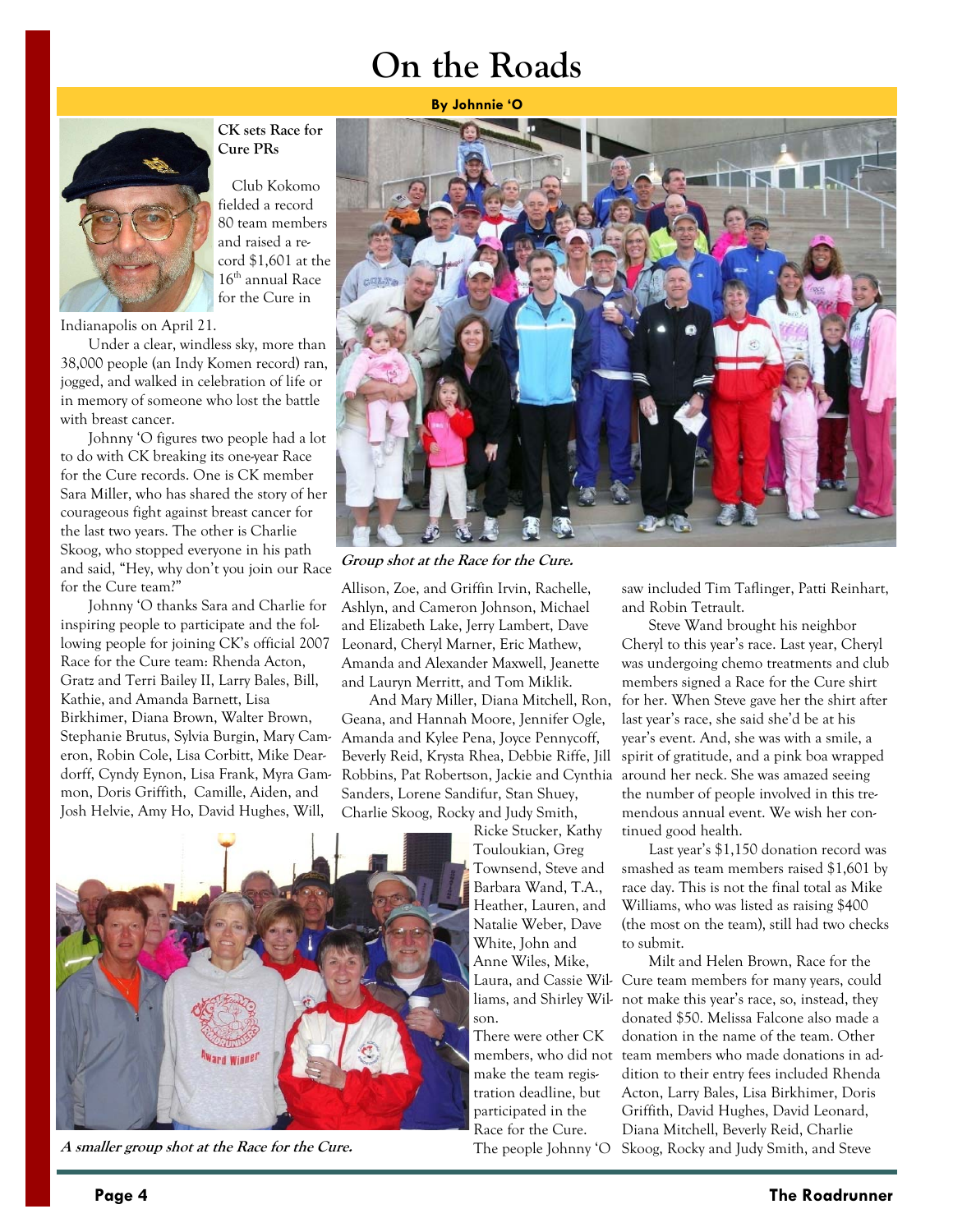### **On the Roads (continued)**



**Survivor Kathie Barnett and husband Bill.** 

and Barb Wand.

Following the race, more than 40 team members gathered at Don Pablo's restaurant in Carmel where they shared good food, hilarious stories, and robust laughter. It was a perfect ending to a perfect day.

Club Kokomo Road Runners Meeting April 2, 2007 6:00 P.M.

With no other officers present, Treasurer Mark Shorter called the meeting to order at 6:17 PM.

1. Brief Treasurer's report.

2. A trailer has been purchased from TC Enterprises and is currently being prepared. The trailer will store all the finish line materials and other materials needed at Club Kokomo events.

3. Discussion about sponsorships for the Club and Coyote Kids. Some monies have been received for Coyote Kids, but none have been received for the Club to sponsor the other club events throughout the year.

4. John Wiles reminded members that Goodfellows will need approximately 30 people to help one evening with the annual shopping event in December.

5. Greg Townsend donated an all-metal easel to the club.

# **Meeting Minutes**

6. Discussion about the 2 day coaches certification program to be held in Indianapolis on April 21 and 22. The Road Runners Club of America (RRCA) is presenting the program. There is 16 hours of instruction and passing a test is required. Charlie Skoog suggested that 2 women should attend at club expense and then present a several week women's training program to interested women. John Wiles moved and Sylvia Burgin seconded : "In an effort to increase female membership in Club Kokomo, the club will pay for Shannon Reinagle and Rebekah Kinney to take the RRCA coaches training program and they would in turn put on a women's training program in 2007." Passed 6-0. Cost \$450. It was suggested that Shannon and Rebekah bring back to the club a schedule of their training program as soon as possible.

7. Charlie Skoog announced that during the Wednesday night runs a timed mile for runners or walkers would be available.

Meeting adjourned at 7:30 P.M.

Next meeting scheduled for May 7, 2007 at the Pizza Hut on West Sycamore at 6:00 P.M. Arrive at 5:30 if you plan to eat dinner.

## **Coyote Kids**

### **By Ray Tetrault**

Is it warm yet? With the cold weather hanging on longer than usual it has been easy to let Coyote Kids planning slip through the cracks of daily routine. BUT- now is the time to be thinking of your part in Coyote Kids. Charlie Skoog and Shannon Reinagle have been diligently finding people to help sponsor Coyote Kids. Last year we ran (pun intended) into some financial crunch due to the sheer volume of kids. If you know of someone who may be willing to help support Coyote Kids financially please have them contact me.

We finally used our grant money to purchase a trailer for all the Coyote Kids finish line, cones, signs, and other things. This should give us a nice "headquarters" for us each week. After looking around the state and surrounding states, the best price for a trailer was just south of Michigantown. We are very pleased with how TC Enterprises worked with us. They spent literally hours as we asked questions. If you are looking for a trailer for yourself, I strongly encourage you to take the drive to TC Enterprises and say thank you for their support of Coyote Kids.

This year we have changed the age brackets for the mile to provide just two 1 mile races rather than the three we have done each year. This should streamline our program even more.

This year Grace Fellowship Church is again handing out the ribbons, popsicles, drinks and "way to go" encouragement at the finish line. Coyote Kids needs support people to help with setting up and tearing down the courses each week. Also necessary will be 8 course monitors. I need a team captain and co-captains for each of the races we do. This position requires positive people who are encouragers. Coyote Kids could also use Rabbits to lead the runners on the course and some cabooses to let us know where the last person on the course is. We have numerous other positions helping at the registration tables, the finish line timing, and results. It is also important for us to have a team to help with parking cars.

Coyote Kids first week is June 7 and will culminate on July 19 with our awards. Coyote Kids meets on Thursdays with the first race starting at 6:00. If you can only help out for only a few weeks or the whole summer, call or email me to fill out our roster.

I want to also announce the Reinhardts have found a club marathon to travel to this year. It is the WhistleStop Marathon in Ashland, Wisconsin. The date for this trip is October 13. We will leave on Thursday morning the  $11<sup>th</sup>$  and return Sunday evening the 14th. The marathon is a slow downhill descent the entire way. Honest there are NO hills to speak of on this course. Please contact me if you are interested in running this marathon. My email address is rayrobin@email.com. My phone number is 854-1393 at home. My office number is 454-5497.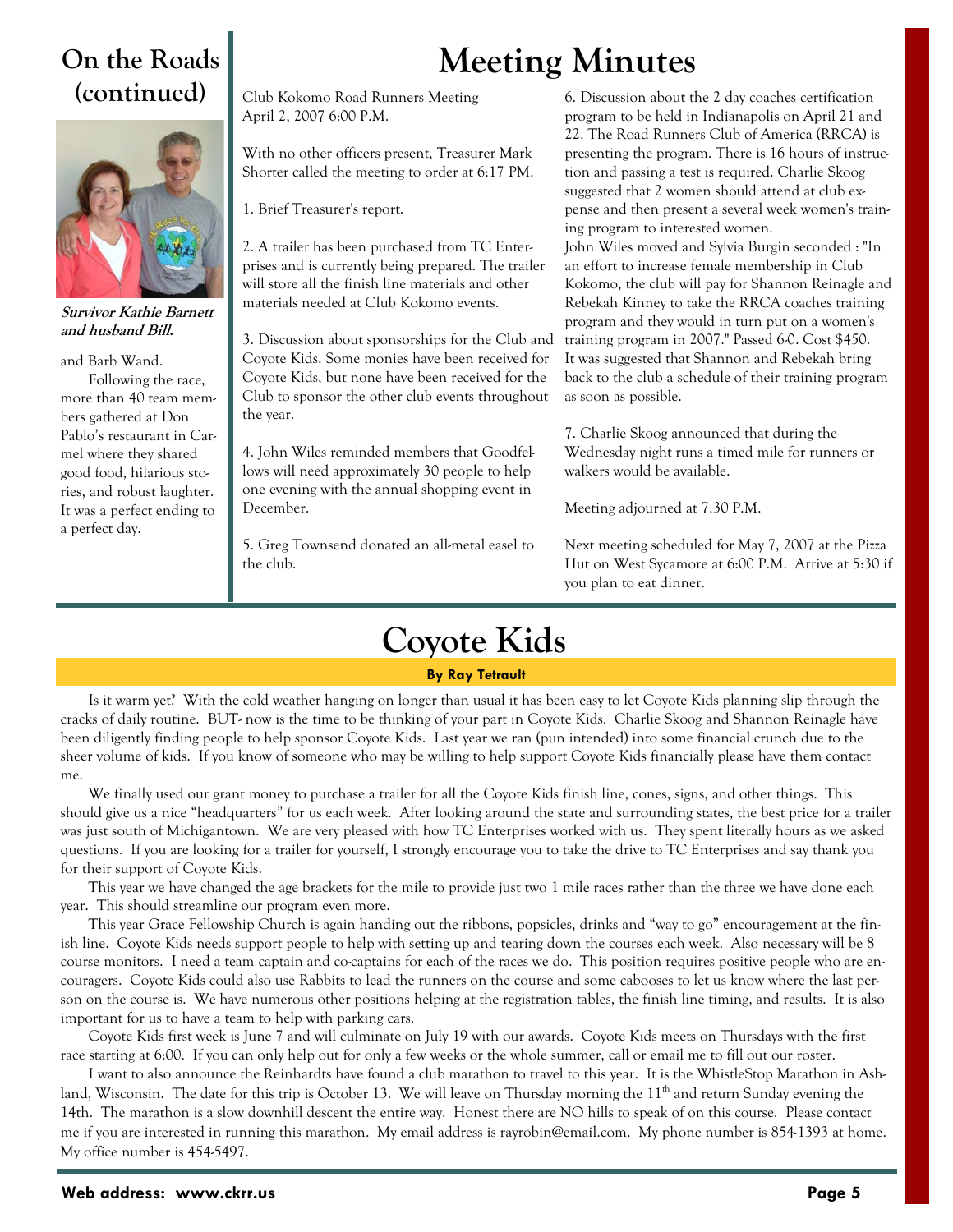## **Nor'Easter Smore'Easter!**



Well the Boston weathermen were having quite the heyday ahead of this year's Boston Marathon, predicting the worst Nor'easter in marathon history (cold rain with 35MPH headwinds, gusts to 50MPH) and possible cancellation which would have been unprecedented. But in the end, they conformed to the "weatherman norm" and GOT IT WRONG! The race directors seriously had a complete cancellation of the race on the table as one of their options right up into the wee hours of Patriot's Day morning.

I flew out the day before the marathon and was actually much more worried about flights than I was the race itself. After all, in my book, once the race starts, it's just another long run. The logistics of getting there and staying halfway dry in the meantime was the bigger challenge. My flight in was fairly uneventful with only a 50 minute delay, although I got an up close look at a very soggy Beantown as we landed from the west due to the high winds instead of swinging out over the bay and coming in from the east. I made it to the expo and then for no good reason other than to try out my new poncho, I walked to the pasta dinner instead of taking the train. The dinner was lightly attended due to the weather but those of us who did show up were treated to a great feed and

wonderful (although slightly underworked) volunteers who helped entertain the crowd and keep the mood cheerful. I made it back to my hotel accommodations in Woburn where I hooked up with some other runners and arranged for an early morning shuttle to the commuter rail station. Then I tried to get some sleep in spite of the dire predictions and my east facing window which I thought might blow in at any minute.

The next morning, the wind and rain was still howling as we made our way down to Boston Commons to catch the school buses out to Hopkinton. Luckily, the lines were short (due either to the new 10am start time or the bad weather) and we stayed dry as the rain stopped briefly during the short wait for the bus.

Once we arrived in Hopkinton, the rain was coming down hard again and still blowing sideways which forced everyone to huddle up under the few tents available. My original plan was to use the cell phone to triangulate with the 3 or 4 people I knew to be there, but the weather was not conducive to traipsing around looking for recognizable faces under dark tents and ponchos. So I staked out a spot in the corner of the coffee & bagel tent and conversed with my newfound buddies from Vermont, swapped marathon war stories and tried to keep our mind off the war story about to begin. Finally with only 40

minutes to spare, we donned our dry shoes and ventured to the baggage buses and then to the start line. I had a whole 6 minutes to spare as I squeezed into the 7000 corral and took care of my last minute garbage bag details.

Then as the gun went off and we started our walk to the mats, the rain (and wind) began to subside. Don't get me wrong, it still rained on us during the race and the wind blew but compared to the predictions, this was just another slightly damp run. As a result of the changing forecast, most, if not all of us were overdressed for the conditions. I soon realized that I had WAY too many clothes on and started to readjust. I switched from hat to headband, and unzipped the jacket but still stayed overheated. Then I unpinned my race number from the jacket and re-pinned it to my shirt. Then I completely took off the jacket and tied it around my waist. The final adjustment was the shedding of the disposable gloves which I replaced a little later with a dry pair I was carrying. This first 7-8 miles of undress / redress took it's toll both mentally and physically and by about mile 10, I had completely given up on the 3:20 requalify and set my sites on the 3:30 fallback goal. After that the race was fairly enjoyable and I actually "semi-attacked" the hills in Newton between 17 and 21. I particularly enjoyed my favorite part of the course this year, the steep descent from Boston College to Cleveland Circle at mile 22. After this point in the race you either have your time or you don't, and it's just a matter of surviving the rollers into Boston. The final turn onto Hereford and then onto Boylston to the famed finish line is always particularly enjoyable with the fan support stacked 10 people deep on both sides of the street, and this year was no exception. As I finished in 3:30:38, I was glad to have the jacket around my waist as the wind was still whipping and the runners cooled down fast. (Although I think I slightly bruised my abdomen from running with the knot of the jacket in my gut for 22+ miles.)

Afterward, I stuck around for the massage which is one of the best of any marathon there is. The worst of the flight delays came on the trip home, getting me back to Indy by about 3am and into bed by 4am…this made for late arrival to work on Tuesday but oh well. All in all, Boston 2007 was one for the record books (just not the speed record). So I'm still looking for that ever elusive BQ. Next up June 3rd Rock 'n' Roll Marathon in San Diego…any takers?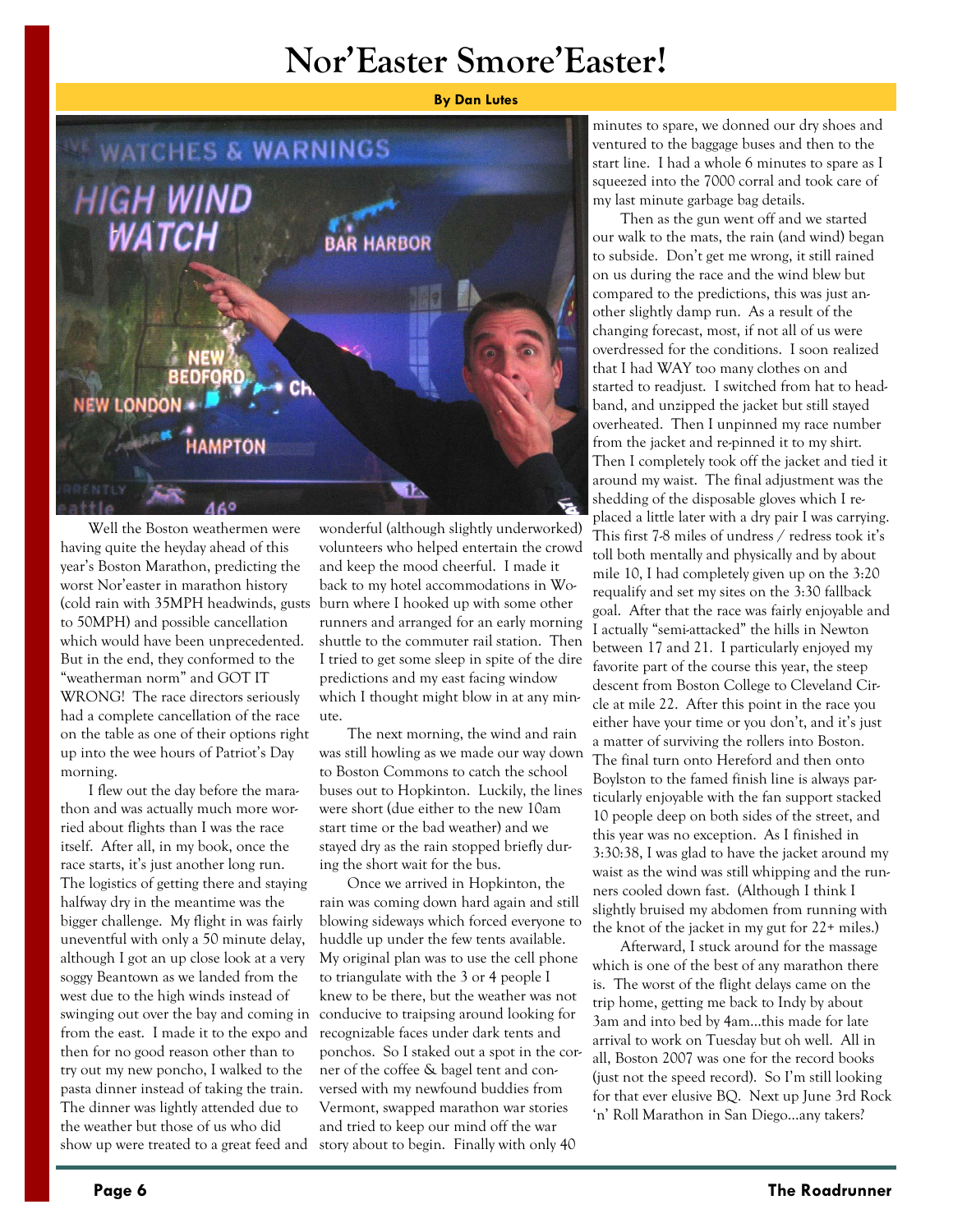## **Running in Kenya**





My nearly 30 years of an every day run has evolved in an early morning time and a time of reflection and communion with God. In the quiet of the morning, whether cold or warm, dark or light I wake up with the movement and contemplation. I ask God for insight and direction for the day ahead and to fill me with his spirit. After praises and thanksgiving and asking for forgiveness, I pray for others. This can happen because my running routes are known and repetitious.

Being in Kenya with the Friends United Meeting General Board group in February 2007, I had to find new routes. One was the red clay track at the Y or University a short jog from the United Kenya Club, our overnight stay in Nairobi. I had remembered it from the triennial of 2002 and made my way there at dawn on Sunday morning. My goal was 20 laps on the 400 meter track, but I found I was not alone. Several Kenyans were already there doing stretching and laps and I found the only ones I passed were a couple of young women.. Several gathered on the short

bleachers watching (I thought) and I did a couple of faster laps with a young guy. Then I realized they were running only short distances and hitting around a soccer ball and when they pulled off their warm up clothes I saw they had team uniforms and were getting ready for a soccer game.

My worship that day was at Friends Center International on Gong Road in Nairobi which was special. The beautiful large building, the choir, the praise singers, the testimonies, the vocal prayers and preaching was spirit filled and inspirational to me. Even the offering was a moving experience as the offering containers were held by two people in the front of each aisle and the congregation moved to the front of the church to make their offering as the choir sang a moving number.

St Anne's Guest House at Kisumu the next morning was on a winding dirt street filled with ponding water and I was not sure where to go. But I soon came to a blacktop street and entered the morning traffic. Walkers, bicycles, taxi-vans, and cars were all moving and I was busy greeting those I could make face contact with. Good morning, good morning Sir, good morning to you, how are you, fine, were exchanges back and forth. It was a busy time and even though the first light of the day, children were off to school. I reversed my route and with the help of some signs and land marks made it back to the guest house compound gate.

Arriving after dark at Bishop Stam Pastoral Centre near Kakamega made me question where I would run the next morning but I jogged down to the highway (actually a blacktop with pot holes and an occasional speed bump). There I saw a clay dirt narrow road going across the road and there was a sign for a Friends Church so I went that direction. The road was not level or smooth or wide but with some attention I

was able to plod along. Here the morning traffic was children walking to school and women with plastic jugs getting water. They came from little houses with metal roofs near by. In about a mile or so I came to a bend in the road and a school ( I found out later this was a Friends School and the Friends Church). A lot of kids were already there and I was quite a sight to them as I ran by and many to greet. After another mile or so I came to another blacktop road and ran along it with more kids going to school. Some kids even ran with me to another school along the path beside the road. Just past the school my 30 minutes were up so I reversed my direction and ran back. When we went out for the day in the bus I saw the school where I turned around was just up the road a mile or so. I had not come to another road but just made a large U on the dirt road.

Most of the other mornings, I just ran down the side of the highway past this school, and closer to Kakamege. The last mile or two before the turn around was a blacktop strip that was beside the highway. It was for the bicycle traffic and particularly for the "border-border" (a bicycle taxi). I liked running on the blacktop so I competed with the "border borders" and tried to stay out of their way as well as the taxi vans on the road that all seemed to be driving on the wrong side of the road for an American. I was able to greet the bicyclers and the passengers who were often looking back at me. It was a time too busy to pray and contemplate God but I realized I was in communion with God as I gave the good morning greeting to so many, boys and girls, men and women, and the border borders. I gave away my good morning smile, usually needing to speak or smile first but then got a greeting or smile in return.

## **Birthday List**

- 5/2 Judy Smith 5/3 Maycee Johnson 5/4 Russ Hovermale 5/5 John J. Boyle 5/5 Jill Parry 5/7 Matt Tetrault 5/10 Mark Jones 5/10 Eric Mathew
	- 5/11 Blythe Smith
	- 5/5 Nicole Parry 5/12 William Irvin
	- 5/7 Bryan Phillips
		- 5/13 Dana Neer
- 5/13 Mindy Tetrault
- 5/10 Michael S. Campbell 5/15 Byron Bundrent
	- 5/17 Mike Deardorff
	- 5/17 Teresa Long
	- 5/17 Keith McAndrews
	- 5/19 Nathan Hovermale
	- 5/19 Pat Robertson
- 5/20 Sarah Swinehart
- 5/22 Kathleen Leach
- 5/24 Joyce Pennycoff
- 5/24 Daniel Riffe
- 5/25 Fred Chew
- 5/25 Jane Inman
- 5/28 Keith Bauson
- 5/29 Lien Koztecki 5/31 Carl Christenson

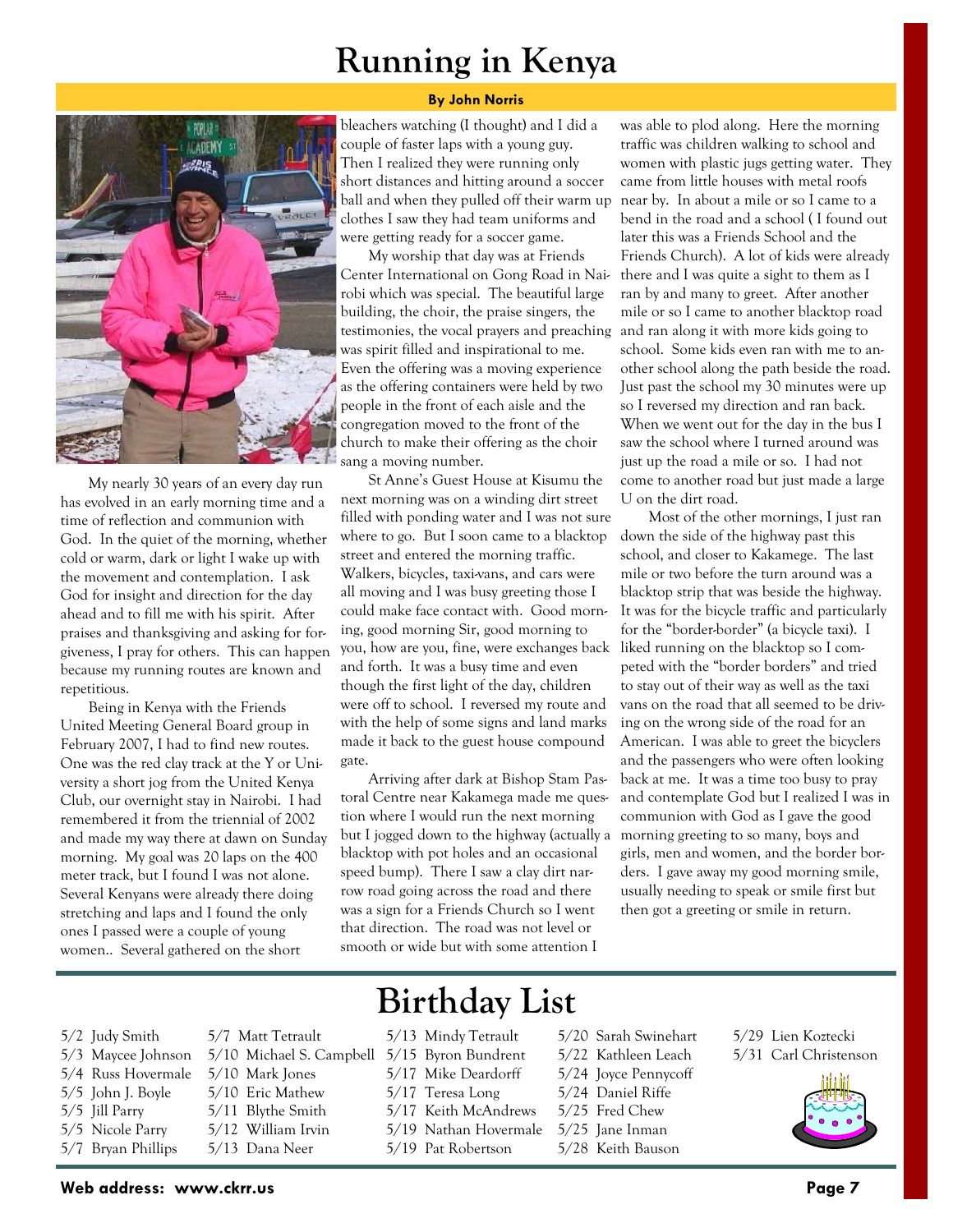## **Race Results**

CKRR Ultimate Challenge March 31, 2007 Logansport, IN 10 mile Run 1. Scott Colford 58:40 2. Dana Neer 1:01:11 4. William Irvin 1:06:07 5. Brian Reinhardt 1:07:47 11. Eric Mathew 1:14:04 12. Al Hochgesang 1:14:11 15. Heather Weber 1:17:22 1st woman 16. Sam Williamson Jr. 1:18:45 18. Don Gifford 1:19:20 22. Earl Strong 1:21:05 23. Mark Shorter 1:21:47 24. Gregory Townsend 1:23:29 29. Mike Deardorff 1:25:56 30. Amy Piazza 1:26:33 31. Vern Graves 1:26:33 32. Michael Graham 1:27:27 33. Lorene Sandifur 1:27:39 34. T.A. Weber 1:27:47 35. John Norris 1:27:50 36. Allison Irvin 1:29:21 38. Tom Miklik 1:31:58 39. Patti Reinhardt 1:32:04 40. Rebekah Kinney 1:32:08 41. Kathy Bagwell 1:32:11 42. Michael Lake 1:33:18 43. Cassie Bauson 1:34:02 45. Fred Chew 1:46:03 49 Finishers 5 mile run 1. Ryan Bice 29:27 4. Ricke Stucker 40:08

7. Kim Lee 42:31 8. Russ Hovermale 44:43 9. Charlie Skoog 46:08 11. Sam Williamson Sr. 46:39 12. Ken Swinehart 47:17 13. Joyce Pennycoff 48:36 14. Steve Kilcline 48:50 15. Ryan Bagwell 50:49 16. Dale Sullivan 51:14 17. Christine Williamson 51:34 18. Rhenda Acton 51:57 19. Robin Tetrault 52:27 21. Doug Mankell 53:05 22. Amber Longwith 56:29 22 Finishers 5 mile Walk 1. Rick Spencer 53:23 2. Keith McAndrews 54:11 3. Mary Miller 55:36 Bunker Hill 1st woman 4. Steve Inman 58:03 5. Tim Taflinger 59:26 8. Diane Gifford 1:05:22 9. Rocky Smith 1:08:11 10. Jane Inman 1:08:48 11. Raye Jean Swinehart 1:08:49 14. Judy Smith 1:11:28 15. Sylvia Burgin 1:13:58 16. Pat Robertson 1:21:05 16 Finishers 22nd Annual Old Ben 5k Run and Walk April 14, 2007 Kokomo, Indiana

1. Scott Colford 16;56 2. Dana Neer 17:27

3. Tony Robinette 18:41 5. Jesse Bauson 19:36 6. Matt York 19:45 10. Ron Moore 21:13 11. Justin Ashcraft 21:55 12. Earl Strong 22:31 14. Mark Shorter 22:52 16. Darin Hollingsworth 23:08 17. Andrea Harris 23:09 1st woman 18. Michael Graham 23:12 19. Keith Hill 23:18 21. Michelle Hollingsworth 23:34 22. Vern Graves 23:35 23. Gregory Townsend 23:40 24. Ricke Stucker 23:43 25. Kathy Bagwell 24:03 26. Kim Lee 24:04 28. Peter Bauson 24:36 31. Allison Irvin 24:49 33. Mike Deardorff 25:15 34. Ken Swinehart 25:20 35. Josh Revils 25:37 37. Stan Shuey 25:59 38. David Reinagle 26:02 42. Ryan Bagwell 27:06 45. James Longwith 27:26 46. Sarah Lee 27:36 48. Vanessa Lorenz 27:43 49. Karen Bush 28:03 50. Jillian Weaver 28:09 51. Joyce Pennycoff 28:10 55. Amber Longwith 28:29 56. Robin Tetrault 28:46 57. Bill Heck 28:58 59. Fred Chew 29:46 61. Rhenda Acton 30:49

64. Walter Brown 31:44 65. Ryan Hanlon 32:20

67. Darcie York 33:55 68. Keith Bauson 34:18 70. Robert Cupp 35:03 71. Jeanette Merritt 35:04 77. Susan Gerhart 39:00 78. Holly Hurlburt 39:30 79 Finishers 5k Walk 1. Rick Spencer 32:53 2. Keith McAndrews 33:10 3. Jerry Lambert 35:30 4. Amanda Pena 35:56 1st Woman 5. Tim Taflinger 36:01 9. Rocky Smith 39:58 10. Sylvy Bledsoe 40:03 11. Brian Allen 40:23 12. Jane Inman 40:29 13. Raye Jean Swinehart 40:29 14. Debbie Riffe 40:52 15. Milt Brown 41:03 16. Toney Lorenz 41:44 18. Katie Hollingsworth 43:23 19. Sylvia Burgin 43:24 22. Trudy Pierce 43:41 24. Judy Smith 44:52 25. Angela Lorenz 45:09 26. Tim Revils 46:15 27. Emily Allen 46:44 28. Kathy Allen 46:44

- 30. Pat Robertson 48:02 34. Jackie Sanders 50:13
- 35. Cynthia Sanders 50:15 36 Finishers

#### 6. Tammy Bice 41:07 1st woman

## **Other Race Results**

Sam Costa Half Marathon March 24, 2007 Carmel, Indiana

1. Thomas Frazer 1:08:31 1w. Cathy Allen 1:24:13 4. Scott Colford 1:12:27 257. Lisa Birkhimer 2:03:30 266. Phil Leininger 2:05:03 320 Finishers

Boston Marathon April 16, 2007 Boston, Massachusetts

1. Robert Cheruiyot 2:14:13 1w. Lidiya Grigoryeva 2:29:18 5691. Dan Lutes 3:30:38 13248. Eric Mathew 4:01:14 20345 Finishers



*Sylvia Burgin and Milt Brown compete during the Old Ben 5k in Highland Park. The Old Ben was postponed for 3 weeks due to heavy rain the night before the originally scheduled date that had Highland Park under several feet of water.*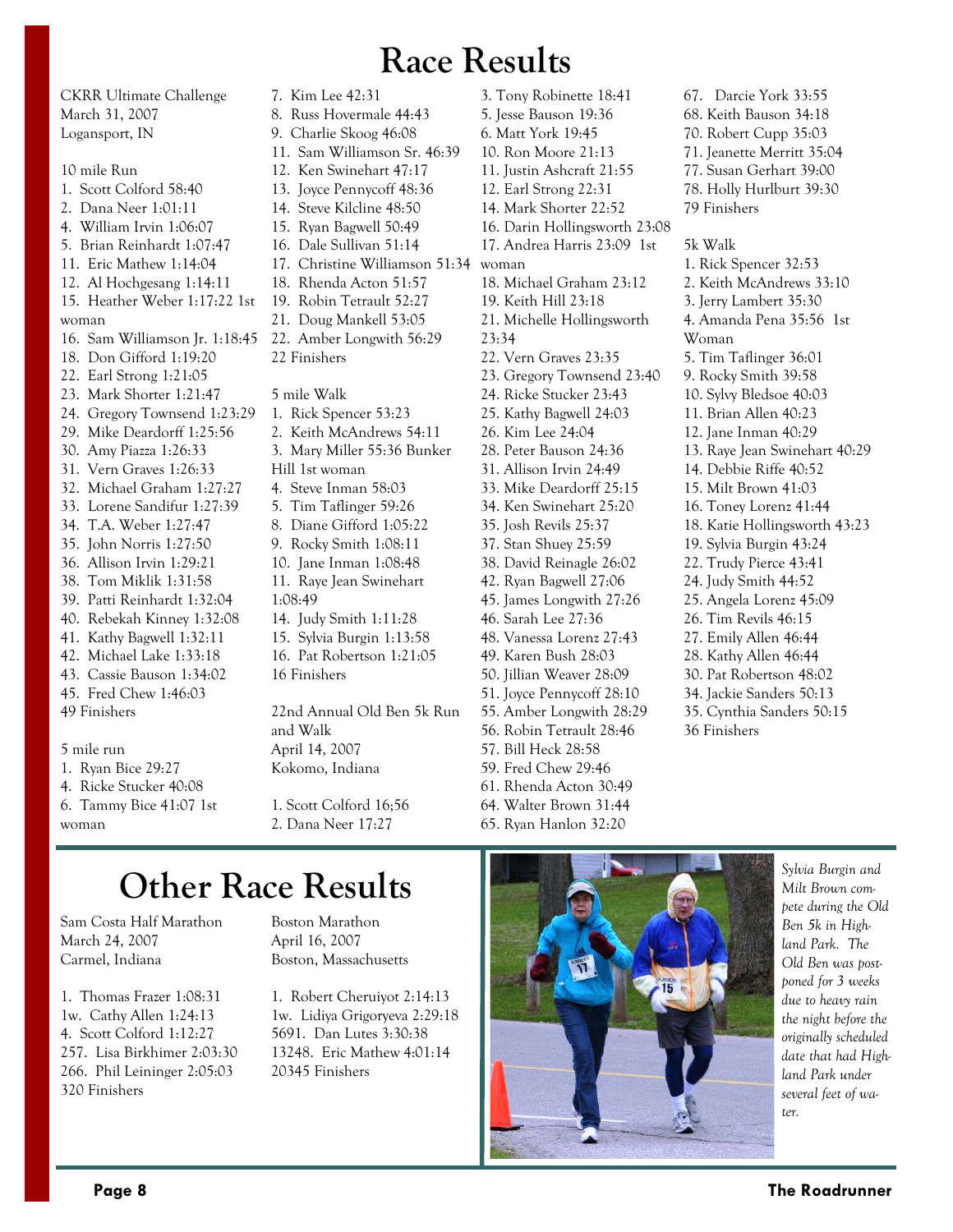## **2007 Points Standings**

### **Races scored include the JN Amboy, Ultimate Challenge, Old Ben, Race for the Cure, and any one marathon, half-marathon or volunteer.**

| Runners                                      | 60-64                                  | Ken Swinehart 3-39                      | Raye Jean Swinehart 3-33                                     | Brian Allen 1-20                     |
|----------------------------------------------|----------------------------------------|-----------------------------------------|--------------------------------------------------------------|--------------------------------------|
|                                              | Doris Griffith 2-30                    | Al Hochgesang 2-30                      | Geana Moore 1-10                                             | Tim Revils 1-15                      |
| Women                                        | Susan Gerhart 1-20                     | Byron Bundrent 1-20                     |                                                              |                                      |
|                                              |                                        | Ray Tetrault 1-20V                      | $50+$                                                        | $50+$                                |
| 13-19                                        | Men                                    | Mark Rodgers 1-10                       | Sylvia Burgin 4-52                                           | Keith McAndrews 5-                   |
| Amber Longwith 3-42                          |                                        |                                         | Judy Smith 4-49                                              | 82MH                                 |
| Sarah Lee 2-35                               | $0-12$                                 | 50-54                                   | Sylvy Bledsoe 2-40                                           | Rick Spencer 3-60                    |
| Vanessa Lorenz 2-27                          | Joshua Revils 2-40                     | Greg Townsend 5-64M                     | Cindy Sanders 3-37V                                          | Tim Taflinger 4-42                   |
| Laura Bauson 1-20                            | James Longwith 2-30                    | Earl Strong 3-55                        | Pat Robertson 3-29                                           | Jerry Lambert 3-42                   |
|                                              |                                        | Mark Shorter 3-42                       | Diane Gifford 1-20                                           | Jackie Sanders 4-41                  |
| 20-24                                        | 13-19                                  | Mike Deardorff 4-39                     | Angela Lorenz 2-20                                           | Rocky Smith 4-36                     |
| Holly Hurlburt 2-40                          | Jordan Lee 1-20                        | Russ Hovermale 2-28                     | Kathy Allen 1-9                                              | Russell Fox 1-15                     |
|                                              | Tony Robinette 1-20                    | Michael Campbell 1-20M                  |                                                              | Toney Lorenz 2-13                    |
| 25-29                                        | Sam Williamson, Jr. 1-20               | Don Gifford 1-20                        | Men                                                          | John Robertson 1-9<br>Milt Brown 1-8 |
| Allison Irvin 4-60                           | Jesse Bauson 1-15                      | Dave White 1-10                         | 49.                                                          | Robin Michael 1-8                    |
| Kathleen Bagwell 3-52<br>Jillian Weaver 2-22 | Peter Bauson 1-12<br>Keith Bauson 1-10 | Jerry Meiring 1-9                       | Steve Inman 2-40                                             |                                      |
| Rebekah Kinney 1-15                          |                                        | 55-59                                   |                                                              |                                      |
| Karen Bush 1-12                              | 20-24                                  | Ricke Stucker 4-65                      |                                                              |                                      |
|                                              | Justin Ashcraft 1-20                   | Tom Miklik 3-42                         |                                                              |                                      |
| 30-34                                        |                                        | Charlie Skoog 3-35                      |                                                              |                                      |
| Jeanette Merritt 3-45                        | 25-29                                  | Fred Chew 2-30                          |                                                              |                                      |
| Amy Piazza-Graves 1-20                       | Seth Daugherty 1-20                    | Steve Kilcline 2-21                     |                                                              |                                      |
| Darcie York 1-20                             | Nathan Hovermale 1-15                  | Phil Leininger 1-20H                    |                                                              |                                      |
|                                              | 30-34                                  | Joe Rangel 1-20                         |                                                              | 70                                   |
| 35-39                                        | William Irvin 3-50                     | Steve Wand 1-10                         | 74                                                           |                                      |
| Heather Weber 3-50                           | Rylan Bagwell 3-40                     | John Wiles 1-10                         |                                                              |                                      |
| Lisa Birkhimer 2-30H                         | Matt York 2-35                         |                                         |                                                              |                                      |
| Gina Sheets 1-20M                            | Keith Hill 2-27                        | 60-64                                   |                                                              |                                      |
| Lisa Jones 1-15                              | Ryan Hanlon 2-18                       | Sam Williamson, Sr. 2-32                |                                                              |                                      |
|                                              | David Reinagle 1-12                    | Bill Barnett 2-30                       |                                                              |                                      |
| 40-44                                        |                                        | Walter Brown 2-30                       |                                                              |                                      |
| Patti Reinhardt 3-50M                        | 35-39<br>Scott Colford 3-60            | David Hughes 2-25                       |                                                              |                                      |
| Michelle Hollingsworth 2-<br>40              | Vern Graves 3-45                       | Doug Mankell 1-15                       |                                                              |                                      |
|                                              | T.A. Weber 3-34                        | 65-69                                   |                                                              |                                      |
| 45-49                                        | Michael Lake 2-20                      | Stan Shuey 3-50                         |                                                              |                                      |
| Cassie Bauson 2-40                           | Jeff Kuczera 1-20                      | Dale Sullivan 2-35                      | Above: Rebekah Kinney and Kathy Bagwell run the Ulti-        |                                      |
| Cheryl Marner 1-10                           | Travis Sheets 1-20H                    | John Norris 1-20                        | mate Challenge 10-miler together.                            |                                      |
|                                              | T.A. Weber 1-12                        | Darrell Pennycoff 1-12                  | Below: Earl Strong finishes the 10-miler while Pat Robert-   |                                      |
| 50-54                                        |                                        |                                         | son finishes the 5-miler. Notice the different bibs for run- |                                      |
| Robin Tetrault 4-65M                         | 40-44                                  | $70+$                                   | ners and walkers that the club now uses.                     |                                      |
| Lorene Sandifur 3-50                         | Brian Reinhardt 3-50M                  | Bill Heck 3-60V                         |                                                              |                                      |
| Christine Williamson 2-35                    | Dan Lutes 2-40M                        | Robert Cupp 2-30                        |                                                              |                                      |
| Robin Cole 1-10                              | Dana Neer 2-40                         |                                         |                                                              |                                      |
|                                              | Ron Moore 3-37                         | Walkers                                 |                                                              |                                      |
| 55-59                                        | Michael Graham 3-32                    |                                         |                                                              |                                      |
| Joyce Pennycoff 4-70                         | Darin Hollingsworth 2-                 | Women                                   |                                                              |                                      |
| Rhenda Acton 4-55                            | 21                                     |                                         |                                                              | <b>Club Kokoma</b>                   |
| Kathie Barnett 1-10<br>Barb Wand 1-10        | Mike Williams 1-10                     | 49.                                     |                                                              |                                      |
| Anne Wiles 1-10                              | 45-49                                  | Amanda Pena 4-65V<br>Debbie Riffe 4-52V |                                                              |                                      |
| Shirley Wilson 1-10                          | Eric Mathew 4-62M                      | Mary Miller 3-50                        |                                                              |                                      |
|                                              | Kim Lee 3-48                           | Jane Inman 3-40                         |                                                              |                                      |
|                                              |                                        |                                         |                                                              |                                      |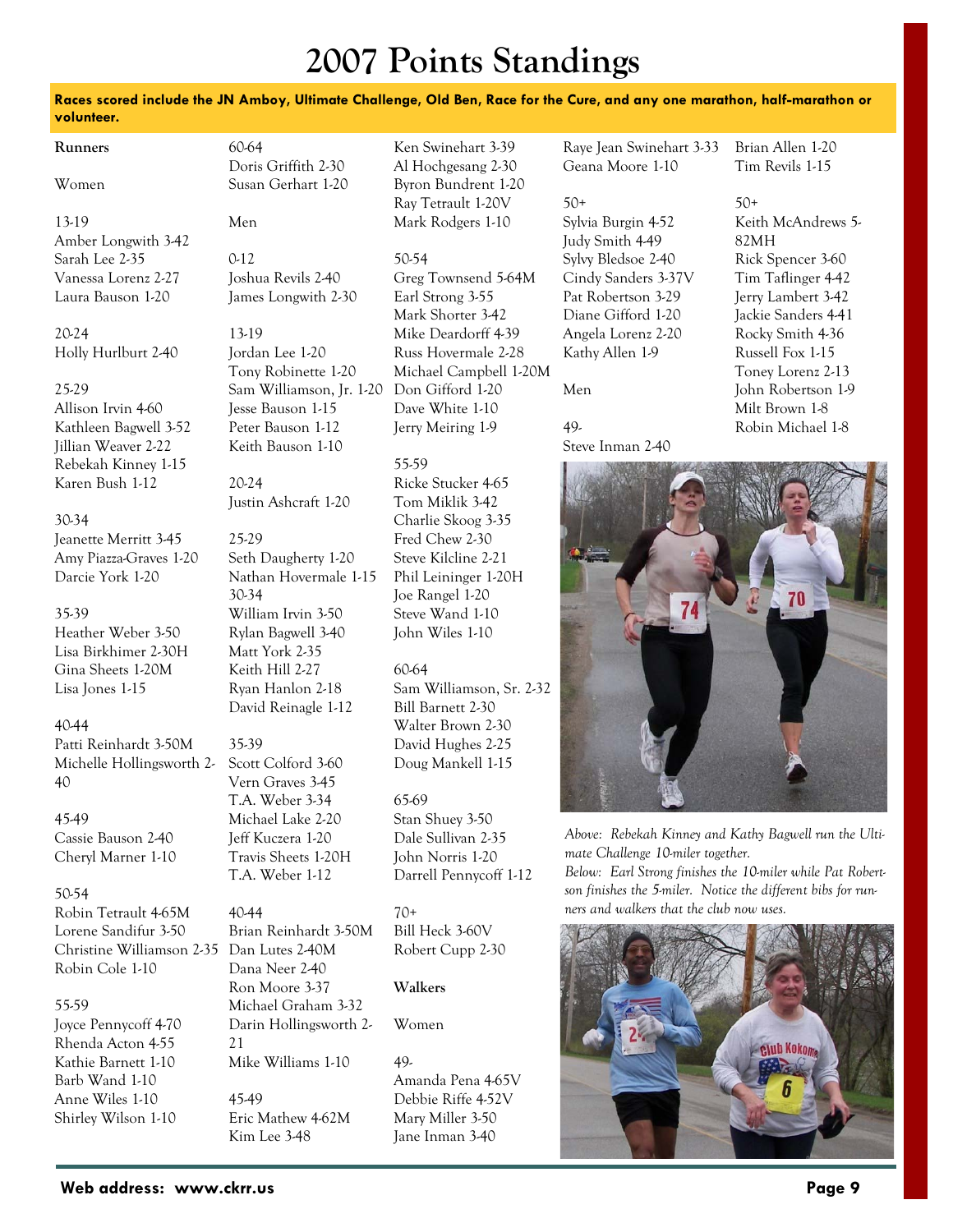## **RRCA Coaches Certification Program**



I believe that the opportunity Rebekah and I were given this past weekend is going to be very valuable to the growth of women in our club. We are very thankful for this opportunity to help see this vision happen.

### **By Shannon Reinagle**

 Class started at 8am the morning of the Susan B Komen Race for the Cure and the weather being beautiful made it really hard to want to sit in class. We could see people running along the canal as well as biking and we all were itching to be apart of that. There were 30 people in our class from all over - Florida, Missouri, New Jersey and Massachusetts to name a few. All runners of some type from 5K's to the 100 milers.

 Our class instructors were very knowledgeable in both running and injuries.

 Janet Hamilton one of the instructors specializes in the human body ( with several degrees) and tends to be on the Conservative side. Mike who does the ultra marathons and 100 mile runs loves adventures and you could tell. The first day was basically about what happens to your body when you run, how to keep it fueled and training your body to use the right fuels. They were not fans of the Adkins diet! We did not touch on cross training or weight lifting as it was more focused on running

and your body. RECOVERY, RECOVERY was a huge topic. Too many people never take the time for recovery or slow their long runs down. The second day we actually broke down into groups and put together a training schedule for JOE Runner who wanted to run a half marathon. we had a questionnaire filled out about JOE and his running experience in which he was running an average of 25 miles a week and 5 miles being his longest run. He had 14 weeks before his race. Our group took the less conservative side and tried to get Joe to his goal time of 1:30. At first the other groups thought we were crazy. But after presenting our base building plan and our sharpening plan we had much praise from our instructors and the class. We were really happy! We had the best plan for Joe Runner. We ended that day on a good note. So we are really excited to bring back what we learned and pass it on.



#### **By Rebekah Kinney**

The RCAA weekend seminar offered a lot of valuable information which should really help the success of the upcoming women's running program. The two representatives that coached us were extremely competent and persuading in all their points regarding running by stressing the benefits, concerns, safety and the strategic development of a program for any runner at any fitness level. We obtained strategies and tools that will help us better equip our novice and veteran runners to reach and excel at their running goals. Throughout May, Shannon and I will be finalizing our certification requirements to begin the pro-

gram by the first week in June. Our predominant meeting day will be Wednesdays at 5:30 in Highland Park which we will give us the opportunity to participate in the one mile run currently established. We will also be incorporating various sharpening segments that will focus on speed and terrain training. We are both very excited to begin our program and our primary goal is to encourage women to get out and run but to also establish a support and networking system for women runners so they feel comfortable and safe while running in the outdoors.

### **Mini Packet Pick-up Available | New Members**

For those of you who would like Robin Cole to pick up your Minimarathon packet for you be sure to get the back page of your pamphlet to her by Wednesday, May 2, in Highland Park. The earlier you get the page to her the easier it is for her so don't wait until the last minute. Robin is available most Wednesday nights in Highland Park since she runs with the Wednesday night group at 5:30. Please include your phone number on the page in case she needs to contact you. You can pick up your packet any time on Friday, May 4 on the Tetrault's front porch. The Tetrault's live in the large brick home behind the maintenance garage in Highland Park.

**Camerson Cunningham Amanda Reeves Mackenzie Reeves Mallory Reeves B. Scott Riggle Tom Sheridan** 

**Welcome to Club Kokomo!**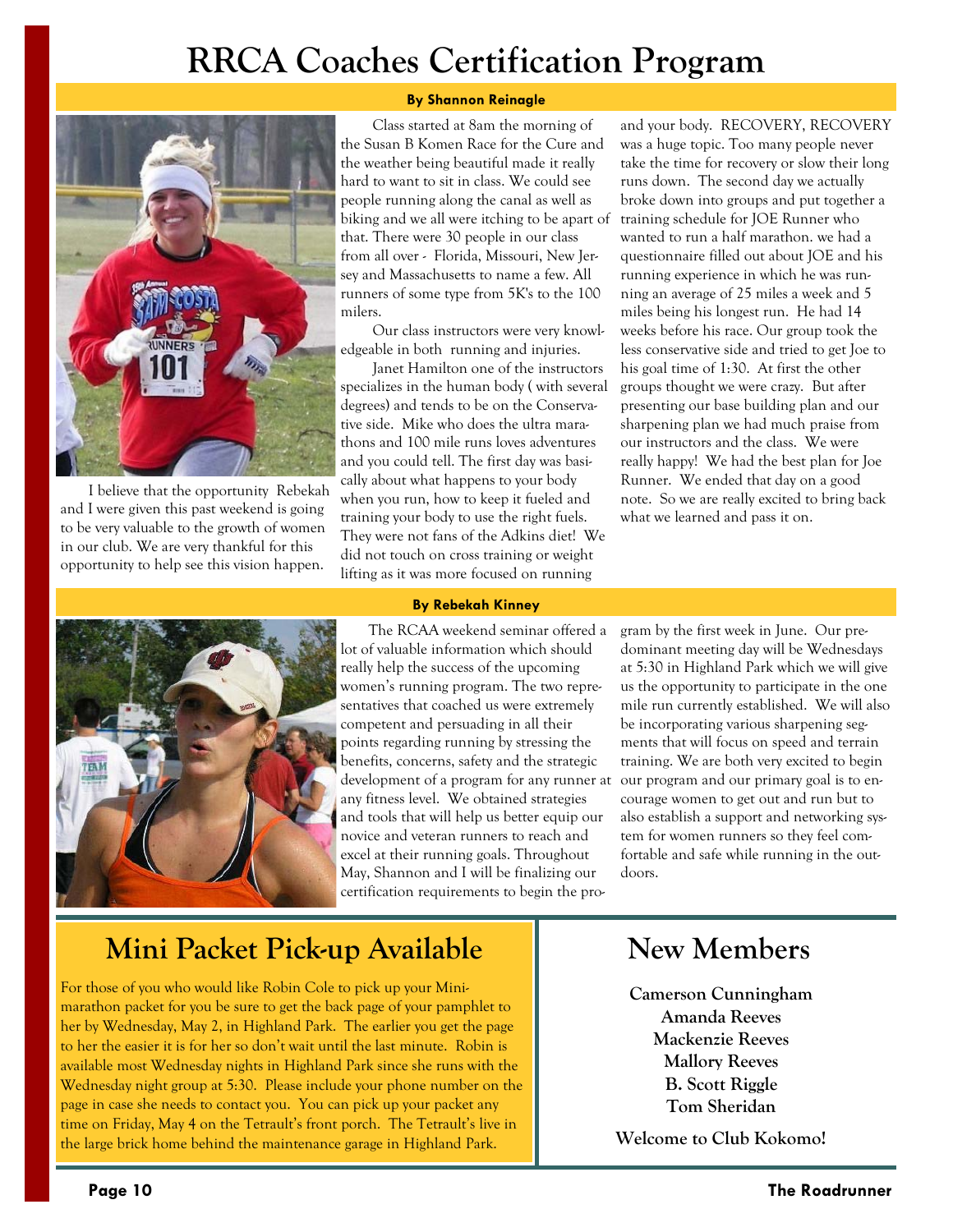## **Race Calendar 2007**

May 19 Norris Insurance 4M Run/ 3M Walk Time: 8 AM Location: Jackson Morrow Park

May 26 Composer Classic 5K Run/Walk and Melodic Mile 1 Mile Fun Run Time: 9 AM Location: Highland Park

June 2 Trojan Trot 5K Run/ Walk Time: 8 AM Location: Sharpsville, IN

June 9 Norris Insurance 5 Mile Run/ 5K Walk Time: 8 AM Location: Greentown, IN

June 15-16 Relay for Life Location: Kokomo High School

June 23 Race for Grace 5K Run Time: 8 AM Location: Logansport, IN

### **By**

June 30 Haynes-Apperson 4 Mile Run/3 Mile Walk Time: 8 AM Location: Memorial Gym, Kokomo

July 14 Iron Horse 4 Mile Run/ 3 Mile Walk Time: 8 AM Location: Logansport, IN

July 21 Panther Prowl 4 Mile Run/5k Walk Time: 8 AM Location: Western H.S., Russiaville

August 4 Norris Insurance 5K Run/ Walk Time: 8 AM Location: Converse, IN

August 11 CKRR Age-Graded 4 Mile Run & 5K Walk Time: 8 AM Location: Highland Park

Sept 16 Club Kokomo 5 Mile Run/5k Walk Time: 2 PM Location: Nickel Plate Trail, Peru (non-points)

### **Indy Mini Map of Military Park**



September 22 BeeBumble 5k-10k Run/5k Walk Time: 8 AM Location: Burnetsville, IN

October 6 Cole Porter 5k-15K Run/5k Walk Time: 8:30 AM Location: Peru, IN

October 20 Norris Insurance 5 Mile Run/ 5K Walk Time: 9 AM Location: Bunker Hill, IN

November 4 Run the Mounds 5m Run/Walk Time: 2 PM Location: Anderson, IN

November 10 CKRR 4 Mile Run/ 5K Walk Time: 9 AM Location: McKinley School

November 22 CKRR Thanksgiving Day Fun Run Time: 8 AM Location: Highland Park (Non Points)

December 2 CKRR Charity Run 5K Time: 2 PM Location: UAW Local 292 (20 pts each finisher)

December 31 New Years Eve 5k Run/Walk Time: 2 PM Location: UAW Local 292

**The club tent is in the far southwest corner of military park. Feel free to leave a gear bag there before the Mini and when you finish be sure to stop by the tent for some refreshments and to share your Mini experience with the other club members. There will be someone there the whole time so your gear will be safe.**